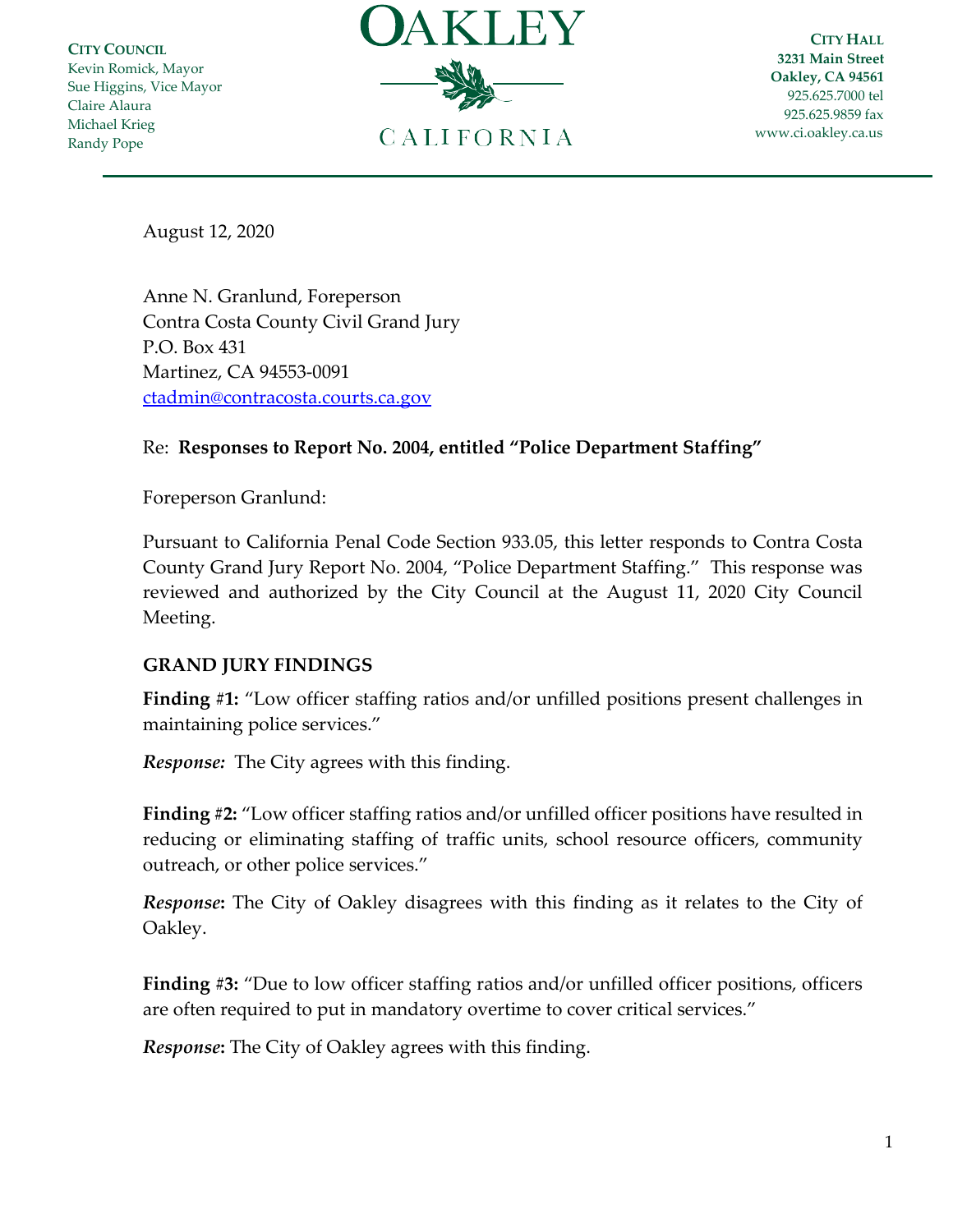**Finding #4:** "Mandatory overtime can lead to officer stress, which creates retention challenges."

*Response***:** The City of Oakley agrees with this finding.

**Finding #5:** "Low officer staffing ratios and/or unfilled officer positions may contribute to increased average response times for Priority 1 (emergency) calls."

*Response***:** The City of Oakley agrees with this finding.

**Finding #6:** "Recruiting officers is challenging due to fewer applicants who meet the required hiring standards and complete the rigorous testing process."

*Response***:** The City of Oakley agrees with this finding.

**Finding #7:** "Negative perceptions of policing and the availability of less dangerous job opportunities contribute to fewer applicants for law enforcement positions."

*Response***:** The City of Oakley agrees with this finding.

**Finding #8:** "Each Contra Costa police agency (except those that contract with the Sheriff's Office) conducts its own recruiting program to attract potential applicants."

*Response***:** The City of Oakley agrees with this finding.

**Finding #9:** "The process of hiring and training new officers takes an extensive amount of time and resources to complete."

*Response***:** The City of Oakley agrees with this finding.

**Finding #10:** "Each Contra Costa police agency (except those that contract with the Sheriff's Office) manages its own screening process for police officer positions, resulting in a replication of efforts across the County."

*Response***:** The City of Oakley agrees with this finding; however, we are not specifically aware of how each agency manages the process.

**Finding #12:** "Recruits and young officers have different expectations than in the past regarding work/life balance."

*Response***:** The City of Oakley neither agrees or disagrees with this finding due to its potential over-generalization.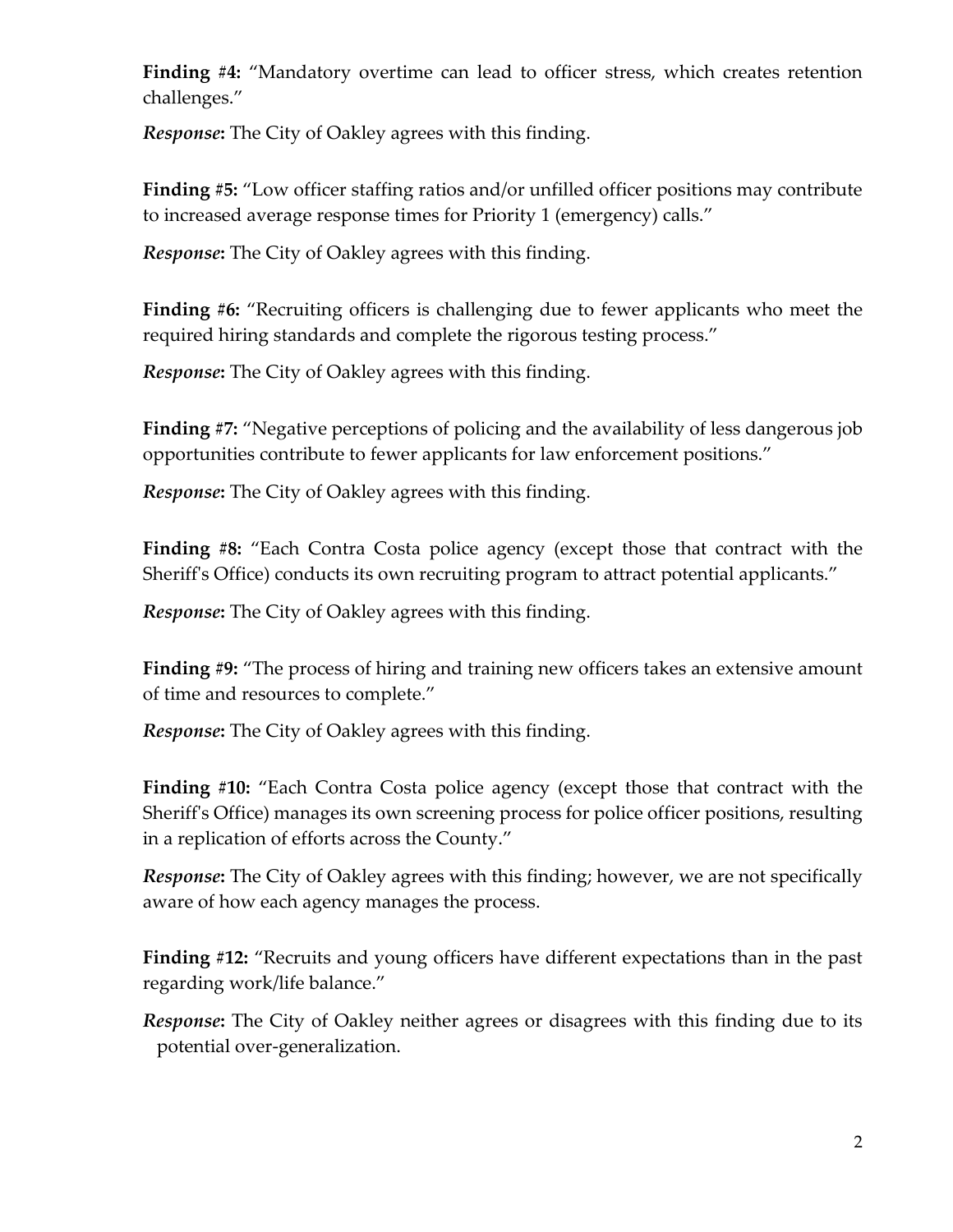**Finding #13:** "Recruits and young officers' expectations about work/life balance contribute to the challenges of officer recruiting and retention."

*Response***:** The City of Oakley agrees with this finding.

**Finding No. 14:** "Wellness and Employee Assistance Programs offered by Contra Costa police agencies aid retention of police officers."

*Response***:** The City of Oakley agrees with this finding.

## **GRAND JURY RECOMMENDATIONS**

**Recommendation #2: "**The City/Town Councils of Antioch, Brentwood, Clayton, Concord, EI Cerrito, Hercules, Martinez, Moraga, Oakley, Pinole, Pittsburg, Pleasant Hill, Richmond, San Pablo, San Ramon, and Walnut Creek should consider identifying funds to study the cost/benefit of a countywide screening process for police officer positions, to avoid replication of these steps while allowing each city police department to select and evaluate candidates, by June 30, 2021."

*Response***:** The recommendation will not be implemented.

Each community within the County is unique and, while some sub-regional effort might be possible and effective, a County-wide approach is not likely to meet the needs and expectations of each law enforcement agency.

**Recommendation #3:** "The Sheriff, and the City/Town Councils of Antioch, Brentwood, Clayton, Concord, Danville, EI Cerrito, Hercules, Lafayette, Martinez, Moraga, Oakley, Orinda, Pinole, Pittsburg, Pleasant Hill, Richmond, San Pablo, San Ramon, and Walnut Creek should consider directing their police departments to apply annually, or when offered in 2021, to the Department of Justice COPS Hiring Program, which provides funding for hiring additional officers, by June 30, 2021."

*Response***:** The recommendation will be implemented by the City of Oakley.

Oakley has applied for COPS grants in the past and intends to apply in the future. With that said, we have been told that a focus on grant awards has been to high-crime areas and Oakley is not in that category.

**Recommendation #4:** "The City/Town Councils of Antioch, Brentwood, Clayton, Concord, Danville, El Cerrito, Hercules, Lafayette, Martinez, Moraga, Oakley, Orinda, Pinole, Pittsburg, Pleasant Hill, Richmond, San Pablo, San Ramon, and Walnut Creek should consider identifying funds to increase the number of authorized sworn officers to fill understaffed units, such as traffic patrol and school resource officers, by June 30, 2021."